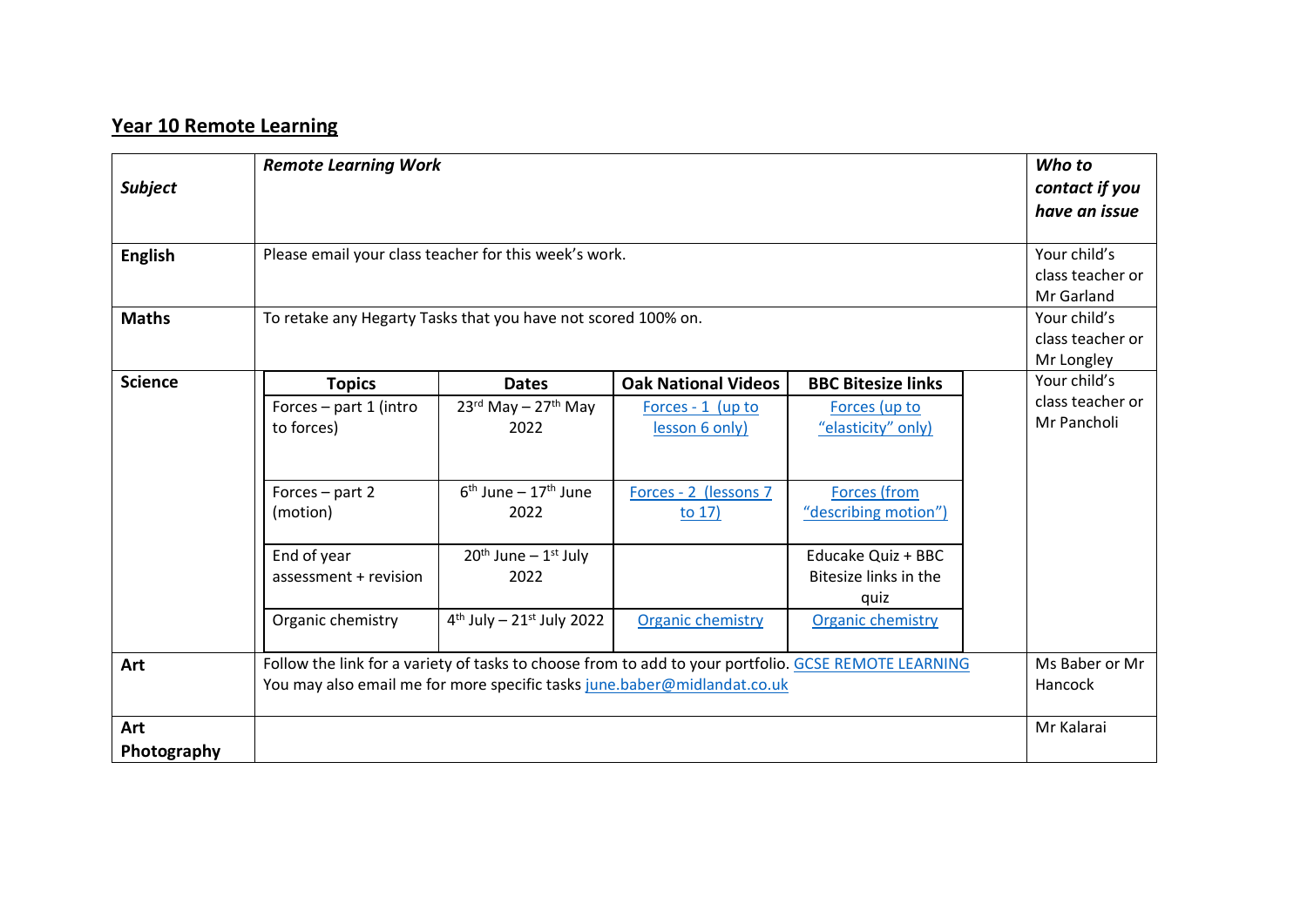| <b>Design</b><br><b>Technology</b> | Please use the following PowerPoints to familiarise yourself with the different drawing styles within Design<br>Technology. Isometric drawing, Oblique drawing, Orthographic Projection, Two Point Perspective, Drawing | Your child's<br>class teacher |
|------------------------------------|-------------------------------------------------------------------------------------------------------------------------------------------------------------------------------------------------------------------------|-------------------------------|
|                                    | <b>Using Inspiration</b>                                                                                                                                                                                                |                               |
| <b>Drama</b>                       |                                                                                                                                                                                                                         | Your child's                  |
|                                    |                                                                                                                                                                                                                         | class teacher or              |
|                                    |                                                                                                                                                                                                                         | Mr Adams                      |
| Food                               | Please email your class teacher for this week's work.                                                                                                                                                                   | Your child's                  |
| <b>Preparation and</b>             |                                                                                                                                                                                                                         | class teacher or              |
| <b>Nutriton</b>                    |                                                                                                                                                                                                                         | Mrs Tapsell                   |
| Geography                          | Please use Seneca https://app.senecalearning.com/sign-up, GCSE pod https://www.gcsepod.com/ or Oak                                                                                                                      | Your child's                  |
|                                    | National Academy https://www.thenational.academy/ to expand your knowledge on topics you are                                                                                                                            | class teacher or              |
|                                    | currently studying in class. Please email your teacher if you need support.                                                                                                                                             | Mrs Doizman                   |
|                                    |                                                                                                                                                                                                                         |                               |
| <b>History</b>                     | Please use <b>BBC</b> Bitesize, https://www.thenational.academy/,                                                                                                                                                       | Your child's                  |
|                                    | https://www.youtube.com/user/worcesterjonny, https://www.youtube.com/user/mrslonehistory/videos or                                                                                                                      | class teacher or              |
|                                    | https://www.gcsepod.com/ to consolidate your knowledge on the subjects covered this academic year:                                                                                                                      | Ms West                       |
|                                    | Medicine in Britain and Weimar and Nazi Germany. Edexcel GCSE.                                                                                                                                                          |                               |
| <b>Childcare</b>                   | Use your KO's to continually revise your milestones from Birth-8 years, across all the areas of development                                                                                                             | Mrs Billyeald                 |
|                                    |                                                                                                                                                                                                                         |                               |
|                                    |                                                                                                                                                                                                                         |                               |
| <b>Music</b>                       | If your performance focus is singing or if you have your instrument at home, please practise your                                                                                                                       | Mrs Goertz                    |
|                                    | performance pieces (eg. Three Little Birds).                                                                                                                                                                            |                               |
|                                    | If you don't have an instrument to practise on at home, please email carolyn.goertz@midlandat.co.uk to ask                                                                                                              |                               |
|                                    | about next steps.                                                                                                                                                                                                       |                               |
| <b>PE</b>                          | GCSE PE: Email Mr Newton for the work for the lesson you have missed. Log on to GCSE Pod and watch                                                                                                                      | Mr Newton                     |
|                                    | videos from topics that you have rated red or amber on your specification. Answer questions on GCSE Pod                                                                                                                 |                               |
|                                    | to check your understanding. Use the revision guide to revise topics that you have rated red or amber on                                                                                                                |                               |
|                                    | your specification.                                                                                                                                                                                                     |                               |
|                                    | Core PE: Please use the TNA PE Dashboard home screen 2022.pdf for a choice of different activities and                                                                                                                  |                               |
|                                    | exercise challenges for you do whilst at home. There is a mixture of different theory and physical activity                                                                                                             |                               |